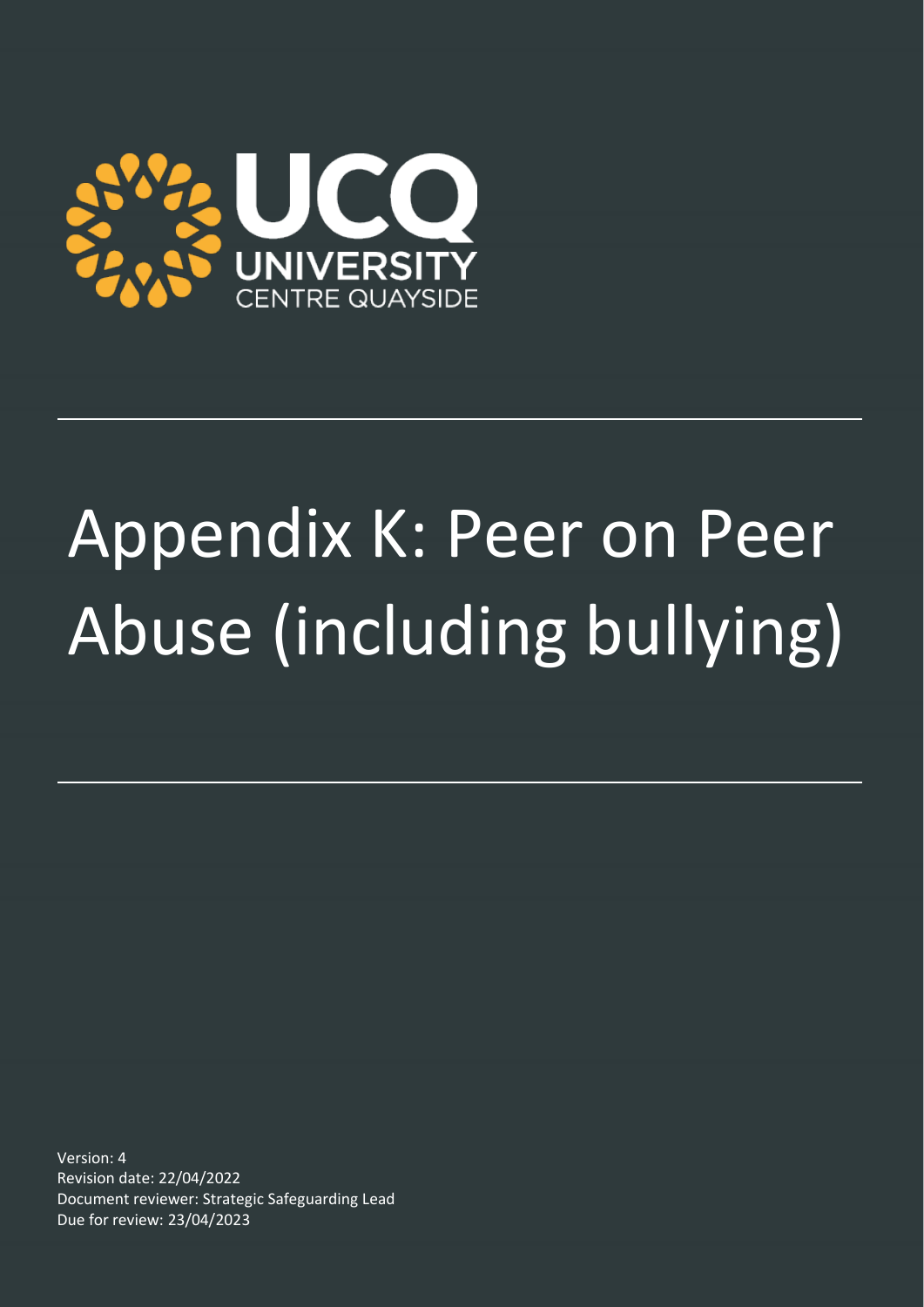

## **Table of Contents**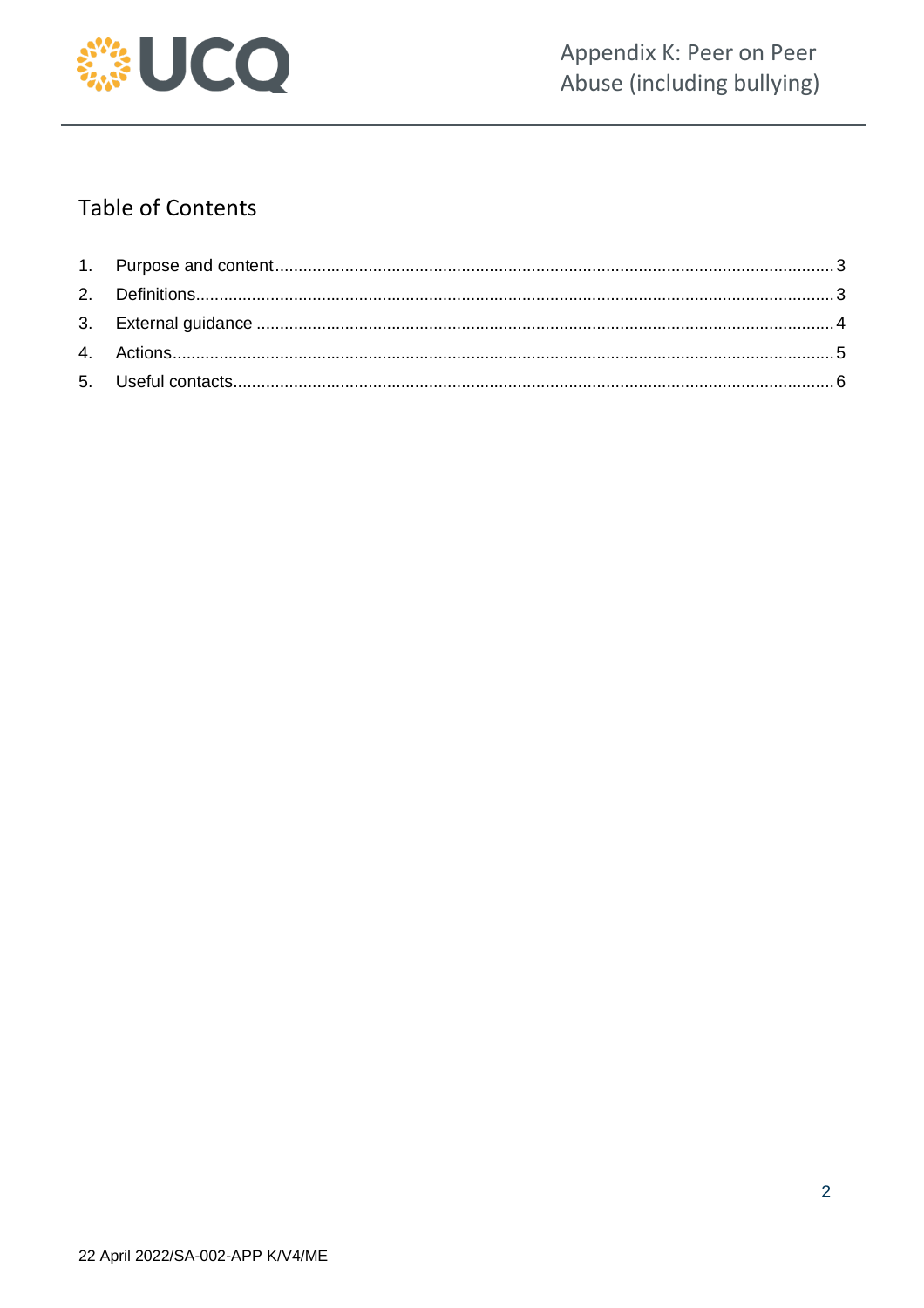

#### <span id="page-2-0"></span>1. Purpose and content

- 1.1 The purpose of this appendix of the UCQ Safeguarding Policy is to provide a clear set of guidelines to staff regarding the actions they must take if they become aware that a student is at risk of abuse from peers including through bullying, cyber-bullying and sexting.
- 1.2 The UCQ Safeguarding Policy has been developed in line with statutory guidance and the locally agreed inter-agency procedures put in place by the Newcastle Safeguarding Children Board and the Newcastle Safeguarding Adults Board. The policy applies to all students and all staff (including agency and hourly paid staff) irrespective of anyone's position or role in UCQ, together with the Academic Council and any workers who are at UCQ on a voluntary/placement/other professional basis.
- 1.3 Please note that the term 'UCQ' is used throughout this appendix, as a generic term that encompasses all organisations within the wider UCQ group. The term 'staff' is also used as a generic term that encompasses all groups of workers as outlined in the paragraph above.

#### <span id="page-2-1"></span>2. Definitions

- 2.1 The key terms in this document are defined as:
	- Bullying: Behaviour by an individual or group, repeated over time, that intentionally hurts another individual or group either physically or emotionally. This includes any repeated words or actions, which are aimed at causing someone to feel frightened, miserable and helpless. Bullying can take many forms, including:
		- o Verbal: e.g. name calling, sarcasm, threatening & teasing
		- o Physical: e.g. pushing, hitting, kicking, punching or any use of physical aggressive contact
		- o Social: e.g. ignoring, spreading rumours or treating someone like an outsider
		- o Psychological: e.g. stalking and intimidation
	- Child: Those under the age of eighteen
	- Cyber-bullying: 'Virtual' bullying using technology (e.g. chat rooms, instant messaging, email and mobile phone) which can occur in or outside UCQ. Cyber-bullying can happen at all times of the day, with a potentially bigger audience, as people can forward on content very quickly and easily
	- Education and Health Care Plan (EHCP): From September 2014 EHCPs began to replace Statements of special educational needs and Learning Difficulty Assessments from those under the age of 25. An EHCP outlines information about the person including how they communicate, what support they need and what they would like to achieve
	- Harassment: Any conduct which is unwanted by a student, which affects the dignity of the student or group of students in UCQ. Harassment may be repetitive or an isolated occurrence against one or more students. This may include physical or virtual harassment.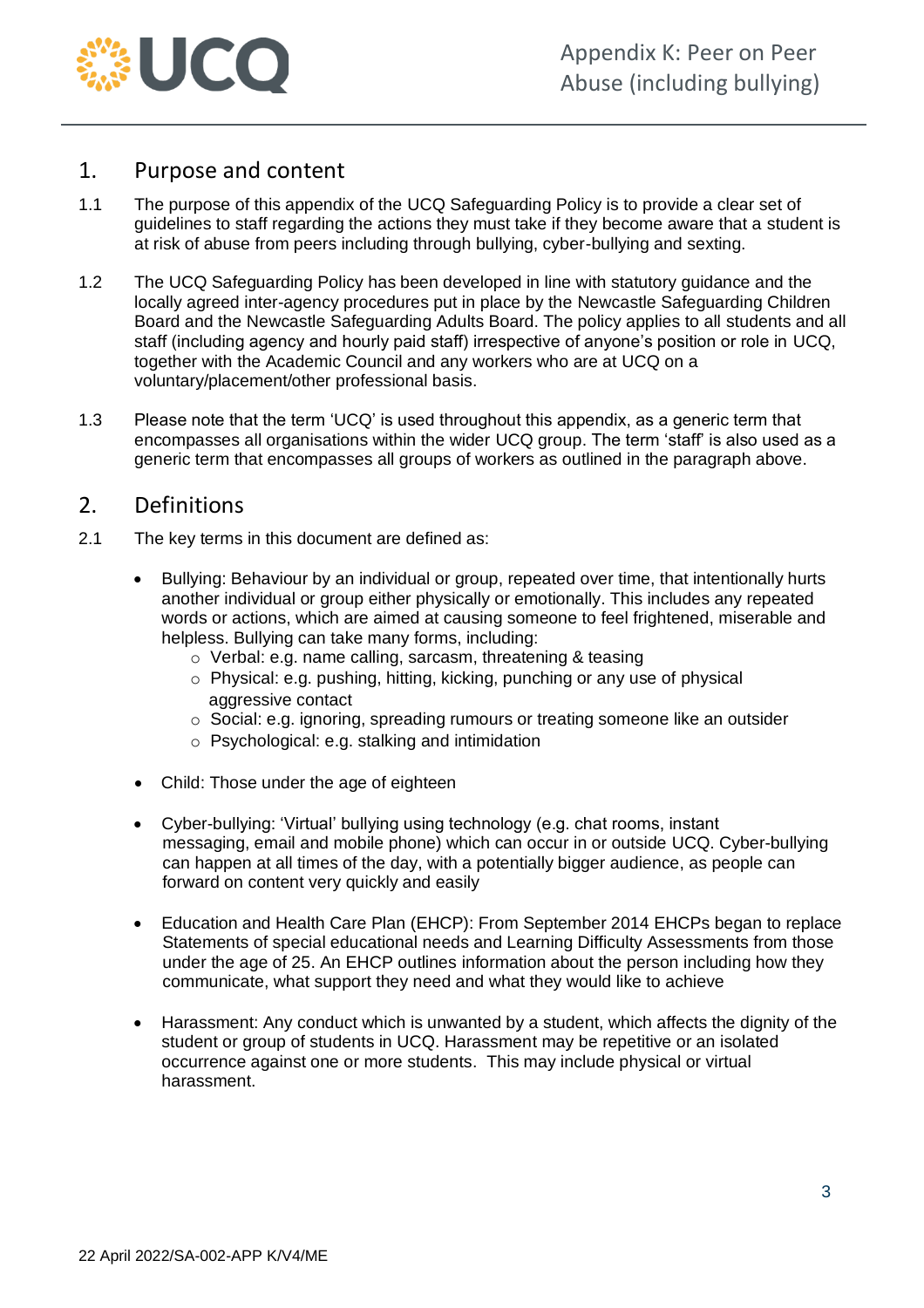

- Sexting: Whilst professionals refer to the issue as 'sexting' there is no clear definition. Many professionals consider sexting to be sending or posting sexually suggestive images, including nude or semi-nude photographs, via mobiles or over the Internet. Students may be more likely to interpret sexting as writing and sharing explicit messages with people they know. Creating and sharing sexual photos and videos of under-18s, including selfies, is illegal
- Vulnerable Adult: For the purpose of safeguarding, and the UCQ duty of care, a vulnerable adult is defined as any adult considered to be at risk

Further information on sexual misconduct is outlined in SA-018 Sexual Misconduct Policy.

#### <span id="page-3-0"></span>3. External guidance

- 3.1 Peer on peer abuse can take many forms including physical, sexual (e.g. inappropriate touching) and emotional abuse (including bullying). Department for Education (DfE) September 2021: Keeping children safe in education; statutory guidance for schools, colleges and private providers, makes it clear that abuse is abuse and should never be tolerated or passed off as 'banter' or part of 'growing up.' Ofsted and the Office for Students have also expressed concern and requested educational institutions take action.
- 3.2 The Equality Act 2010 replaced previous anti-discrimination laws with a single Act. A key provision was a new public sector Equality Duty, which came into force on 5 April 2011. This requires UCQ to:
	- Eliminate unlawful discrimination, harassment, victimisation and any other conduct prohibited by the act;
	- Advance equality of opportunity between people who share a protected characteristic (age, disability, gender reassignment, marriage and civil partnership, pregnancy and maternity, race, religion or belief, sex and sexual orientation) and people who do not share it;
	- Foster good relations between people who share a protected characteristic and people who do not share it
- 3.3 Peer on peer abuse often involves an imbalance of power between the perpetrator and the victim. This could involve perpetrators having control over the relationship which makes it difficult for those they abuse to defend themselves. This imbalance of power can manifest itself in several ways. It may be physical, psychological (knowing what upsets someone), or social (e.g. isolating or excluding someone). It could also include issues such as revenge porn or what are often gender issues (e.g. girls being touched or boys being involved in initiation activities).
- 3.4 Bullying (including cyber-bullying) can be involved in any type of abuse and is often motivated by prejudice or ignorance due to actual or perceived differences between people or groups of people. People who are lesbian, gay, bisexual, pansexual, transgender, genderqueer, queer, intersexed, agender, asexual and ally community (LGBTQIA+), those from minority ethnic groups, or those with disabilities and/or learning difficulties can be more vulnerable to this form of abuse and UCQ takes its duty to protect more vulnerable students very seriously.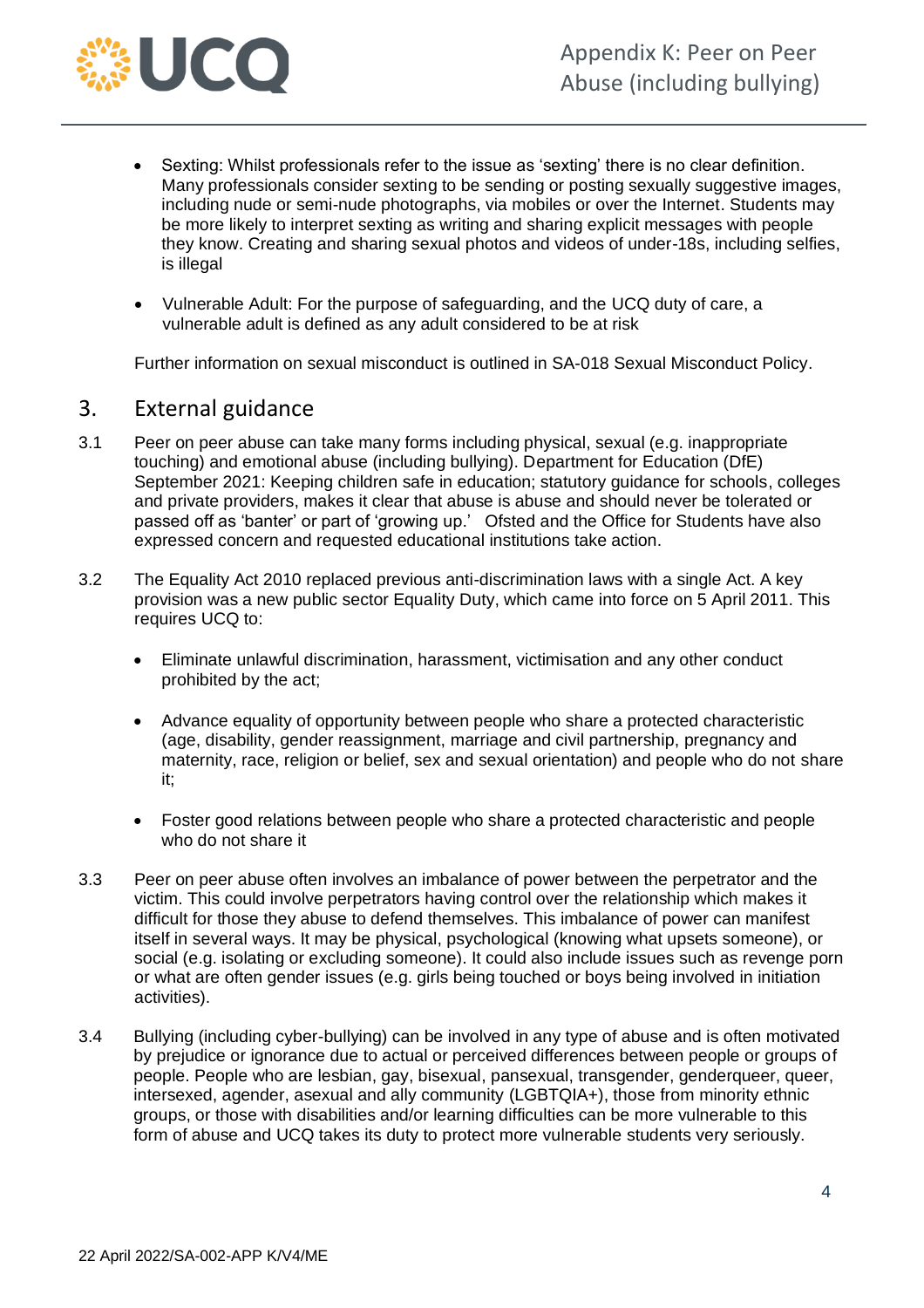

3.5 Peer on peer abuse should be addressed as a child or vulnerable adult protection concern when there is reasonable cause to suspect that a child or vulnerable adult is suffering, or is likely to suffer, significant harm. Sexting involving those under the age of 18 must always be referred to the Designated Safeguarding Lead.

#### <span id="page-4-0"></span>4. Actions

- 4.1 All staff and students have a responsibility to work together to ensure that abuse does not occur, or where it is found, action is taken.
- 4.2 Staff must ensure ground rules are set in induction and that students are made aware of the importance of adhering to British values, what constitutes abuse (including bullying and cyberbullying) and how any incidents of abuse will be addressed through the Student Disciplinary Policy and Procedure.
- 4.3 Curriculum leaders/tutors for under 18s, and those under the age of 25 in receipt of an EHCP and/or high needs funding, must ensure students understand how to stay safe from abuse through the tutorial programme.
- 4.4 Staff receiving reports of abuse, including incidents that take place off UCQ premises, must take appropriate action to follow up all allegations/incidents and trigger an investigation which will be managed in line with the Student Disciplinary Policy and Procedure. Sanctions against perpetrators may include suspension and/or permanent exclusion whilst an investigation takes place.
- 4.5 Staff must ensure appropriate managers are notified. This includes the Designated Safeguarding Lead.
- 4.6 All staff involved must carefully consider the potential impact of the abuse on both the perpetrator/s and the victim/s and refer those involved for additional support from the welfare team as appropriate. Significant concerns must be referred to a Designated Safeguarding Lead following the referral routes outlined in the Safeguarding Policy.
- 4.7 The Designated Safeguarding Lead will consider referring students and their parents/carers to other agencies where appropriate. This may include referral for counselling and to the police as, although some types of abuse (e.g. bullying) may not be a specific criminal offence in the UK, some types of harassing or threatening behaviour could be a criminal offence (e.g. under the Protection from Harassment Act 1997).
- 4.8 All allegations/incidents must be recorded, and students involved told what is being recorded, in what context and why.
- <span id="page-4-1"></span>4.9 Any incident of abuse must be discussed with the students' parents/carers for under 18s and those under the age of 25 in receipt of an EHCP and/or high needs funding, and with the Designated Safeguarding Lead. An agreement must be reached as to what action should be taken subject to compliance with the Student Disciplinary Policy and Procedure.